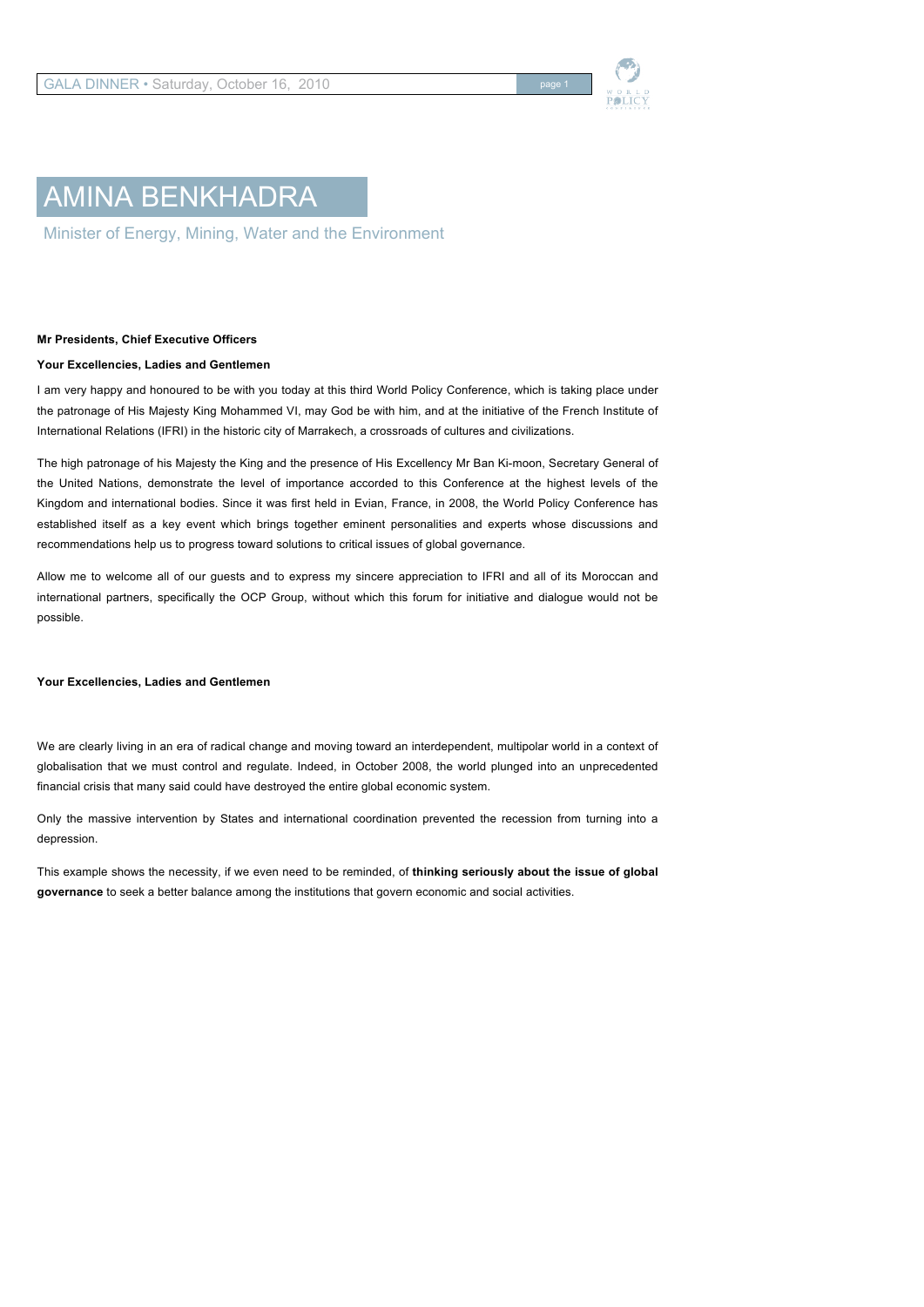

This new world that we are building requires innovative and participatory world governance capable of triggering a **new development dynamic that reshapes power centres, democratises institutions and changes current production and consumption methods that are not sustainable for the economy**, society or environment.

#### **Your Excellencies, Ladies and Gentlemen**

The world is experiencing profound changes that will transform our current production system to ensure sustainable development combining responsible economic growth, a fair distribution of wealth and the fight against climate change. This major transformation must lead to an economy based on the production of values in a real, non-virtual economy; careful, responsible growth saving raw materials, promotion of new sustainable activities and new consumption methods; and a planet transformed by proximal solidarity instead of the obsolete distinction between North and South.

Our polycentric world consists of interdependent geo-economic bodies such as the EU, NAFTA, MERCOSUR and ASEAN, with the interactions of regional trading blocs shaping our increasingly globalised economy. In view of these upheavals and the changes wrought by this widespread trend, it has become essential to create a new model of development and international relations.

In summary, this new world impels us to give more serious consideration to the social responsibility of our actions and to achieve the Millennium Development Goals, particularly those that relate to access to vital resources such as energy and water. Today, 1.6 billion human beings, mainly living in rural areas, have no access to electricity, 1 billion people have no access to drinking water and 2.5 billion have no access to sanitation.

In this environment, we must make some changes in the way essential resources like energy and water are managed. These sectors figure amongst the key issues involved in transitioning to a new development model that is simpler, fairer and compatible with sustainable development requirements.

With respect to energy, the energy transition at global level will face major challenges:

- The emergence of developing countries with rapidly growing economies and energy demands (their energy needs are expected to rise by 40% by 2030, and 90% of this growth is concentrated in just two countries – China and India).
- Increased pressure on fossil fuels, which will remain the main energy source at high prices as they are gradually being depleted.
- The urgent need to limit the emission of greenhouse gases and their impact on the climate
- The burning necessity to remove carbon from fossil fuel products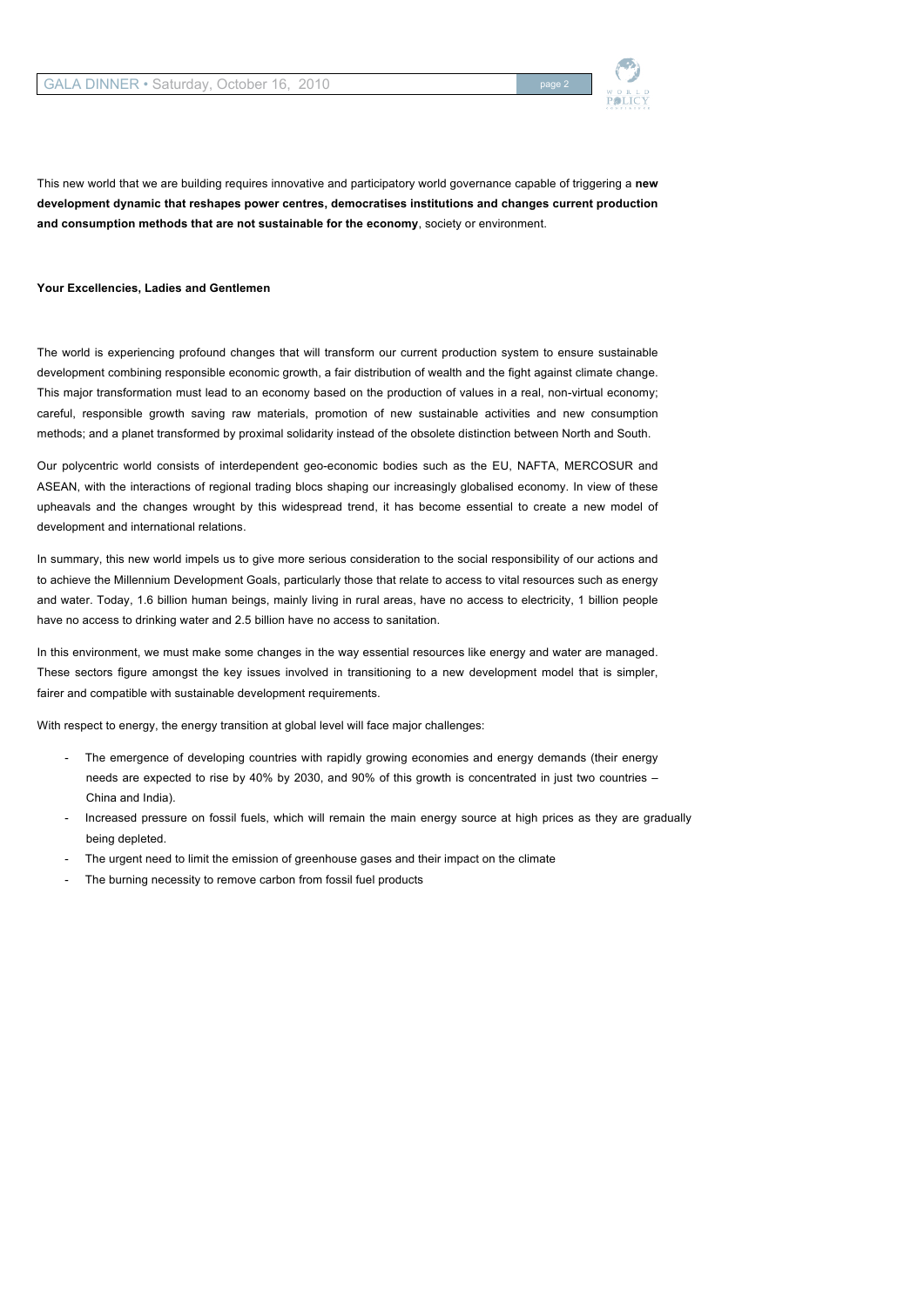

- Faster growth in renewable energies and energy efficiency
- Implementation of a wide range of new, proven technologies and national and regional strategies to secure supplies and expand access to energy at reasonable prices
- Securing of the funding necessary for energy investments (an estimated \$26,000 billion by 2030, according to AIEA)

In view of these challenges, the energy system must be profoundly transformed to **ensure energy availability and its widespread access at reasonable prices in order to promote sustainable development and secure the financing for the major changes this revolution requires**.

The issue of water brings up the same challenges and concerns. This essential and scarce resource must take centre stage in our policies, with shared and consensual solutions. Water, this precious resource, will require a collective struggle based on everyone's cooperation and participation, including public authorities, civil society, NGOs, manufacturers, elected officials and experts.

This collective approach seeks to rise to the ecological challenge that no state or social institution can hope to meet alone, thus paving the way for solutions and strong commitments built and borne by us all.

**Good governance** is the main tool for ensuring responsible growth that combines economic development, environmental protection and reduced inequalities. The world must achieve this new revolution to fulfil its growing energy and water needs. This involves both technological changes and new social behaviours, with issues addressed at different levels: local, regional and national, as His Majesty the King Mohammed VI, may God be with him, underlined during his royal speech at the opening of this important forum:

- Local: because the most appropriate solutions are found in close vicinity to populations
- *National:* by implementing energy policies tailored to each country's intrinsic development
- *Regional:* because integration is essential
- *International:* because without cooperation, solidarity, the transfer of technological expertise and appropriate governance, development can only be limited and heterogeneous

Our global challenge is to reconcile growth and environmental preservation for the well-being of future generations.

To avoid an irreparable ecological disaster, the world must undergo a true revolution involving profound technological, economic and social transformations by radically changing its production and consumption models.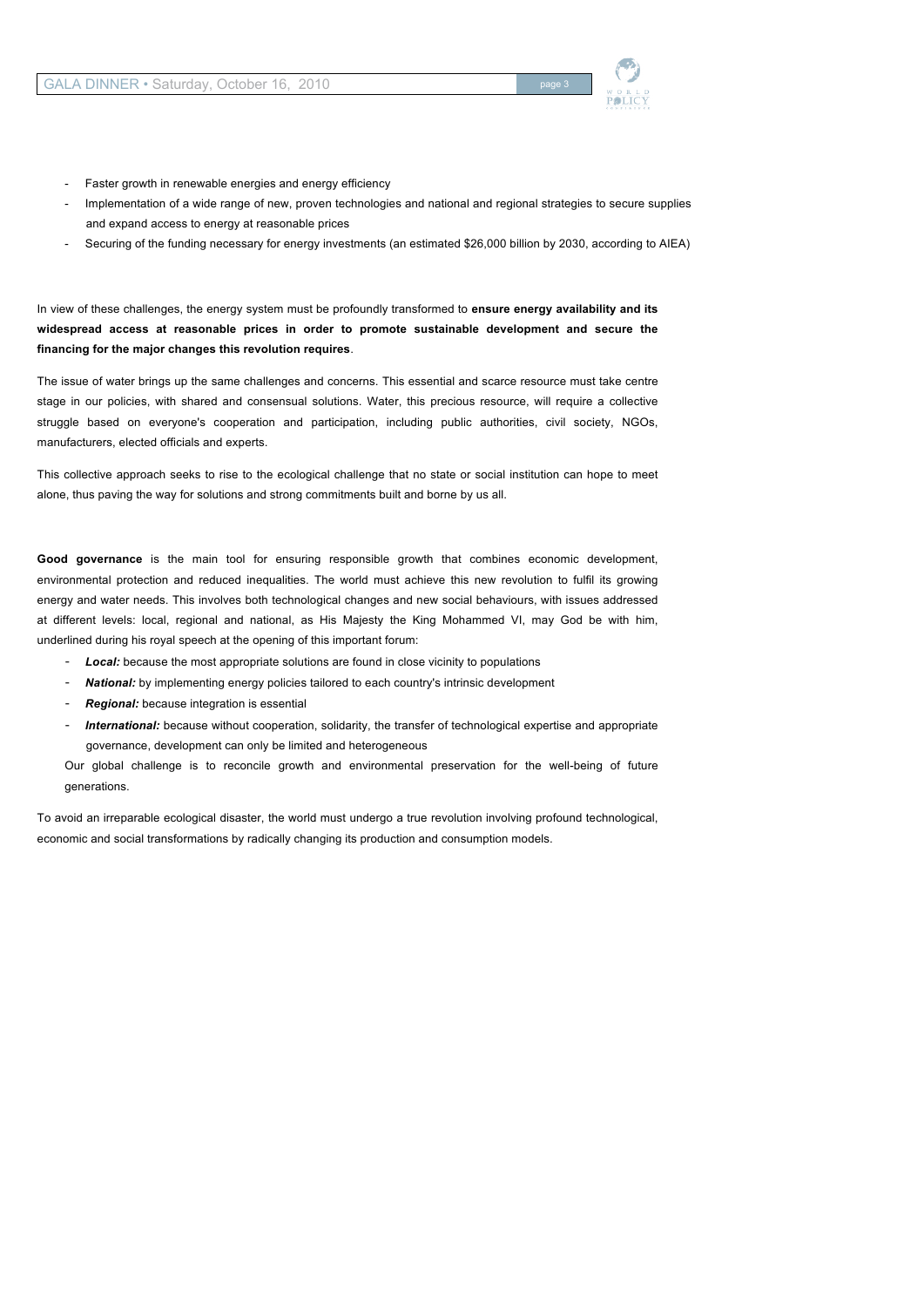

This transformation requires the responsible use of finite resources to ensure the transition to the massive use of renewable resources that are cleanly produced, rationally consumed, conserved rather than wasted, and recycled instead of thrown away.

#### **Your Excellencies, Ladies and Gentlemen**

Located at the gateway to Europe, with its long Atlantic coastline and Mediterranean peninsula, Morocco is a crossroads of diverse cultures, whether they be African, Asian, Mediterranean or European.

This geographic asset makes Morocco an ideal meeting point between North and South, between the Mashreq and Maghreb.

Morocco, which has undertaken major political, social and economic reforms, is seeking a good governance model for the Middle East and North Africa (MENA).

In fact, since the accession of His Majesty King Mohammed VI, may God be with him, to the throne, Morocco has been stepping up efforts to boost economic and social development in line with a sustainable development programme that reconciles responsible economic growth, social equity and environmental preservation.

Morocco, confident in its human and economic potential and benefiting from its credibility with outside partners, is beginning a new growth phase with the implementation or launch of numerous development projects at the local, regional and national levels. These concrete projects were designed on the basis of clear objectives and broken down into precise and coordinated action plans.

Due to their integrated design and world-class scale, these projects represent a major breakthrough from a human perspective (INDH) in the key sectors of energy (expand renewable energies and energy efficiency, Moroccan Solar and Wind Power Projects at 2,000 MW each); water (develop and rationally manage water resources); agriculture (Green Morocco Plan to transform the country into an agricultural yet non-rural country); tourism (Azure Plan to develop tourism that protects natural areas and the coastline); housing (construction of new-generation cities in a healthy and welcoming setting); phosphates (industrial hub); industry (Emergence Plan to modernise and expand the country's industrial fabric); infrastructures (extending the motorway network, building new ports and airports, and opening up isolated rural areas); and a new logistics strategy. Morocco is truly taking a leap forward with these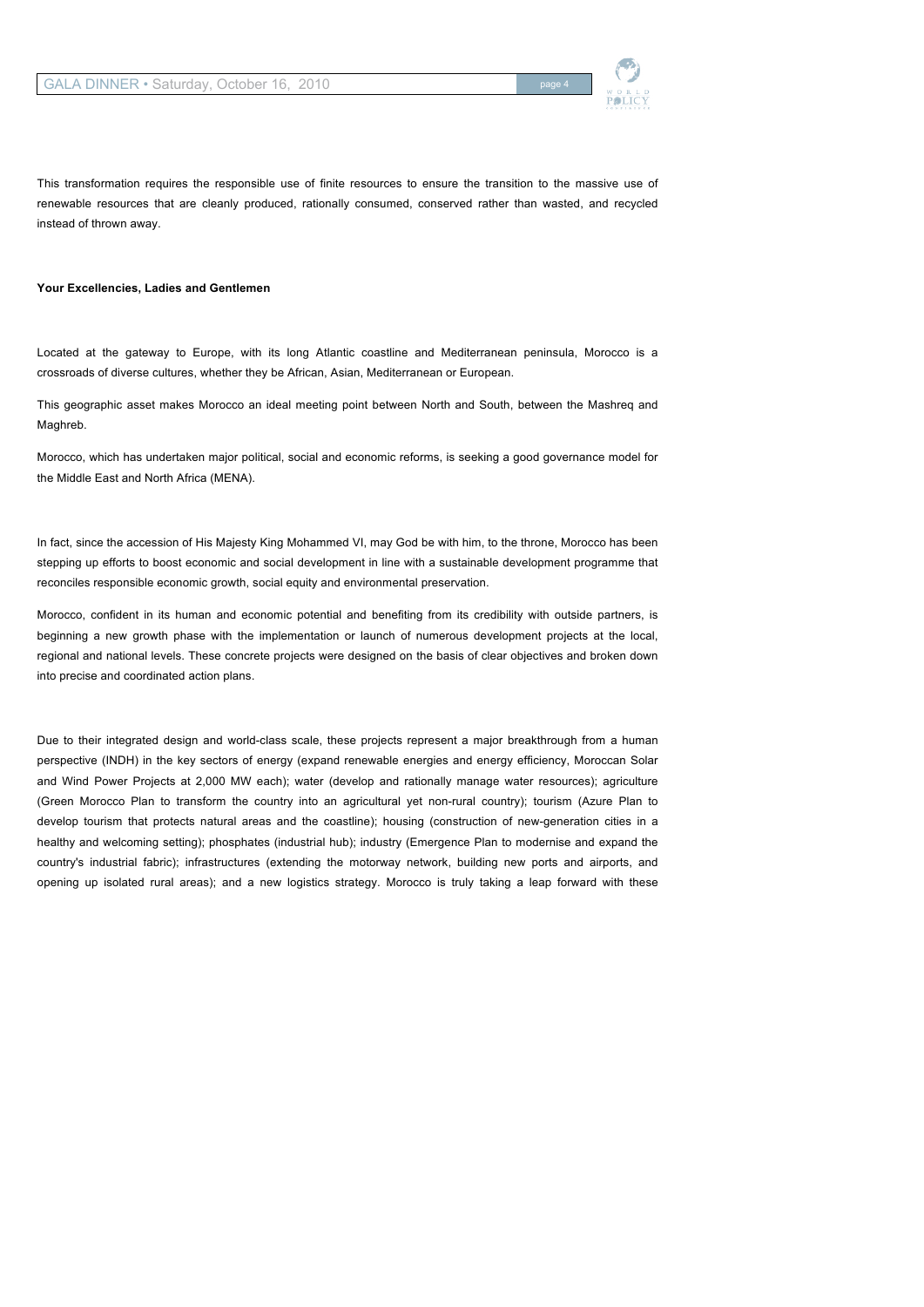

projects, which integrate sustainable development requirements based on good governance, the effective use of human resources, environmental protection and the long-term availability of natural resources.

This unprecedented development is leading to a growing need for various forms of energy at a robust annual rate of 5%, on average. Thus, **by 2020, primary energy consumption will at least double and electricity consumption triple** compared to current levels.

**The new energy strategy** we put into effect in March 2009 to meet these rising energy needs mainly seeks to **secure the supply** of diverse forms of energy that are socially and ecologically **acceptable**, to ensure **ongoing availability and widespread accessibility** at fair and affordable prices, and to **streamline the use and exploitation** of energy sources in an **environmentally friendly manner**.

To achieve these objectives, we have adopted the following strategies:

- **Implement a diversified and optimised energy package,** particularly for producing electricity, based on clean, reliable and competitive technologies.

- **Undertake large-scale development of the nation's considerable renewable energy resources, especially solar and wind power** to cover a substantial portion of our energy needs, decrease our energy dependence, reduce greenhouse gas emissions and protect the environment.

- **Promote energy efficiency,** which has become a national priority because it is the fastest and least expensive way to use and save energy while reducing our energy costs.

- **Exploit domestic fossil fuels** by expanding oil exploration, developing the country's huge oil shale deposits and extracting uranium from phosphates.

- **Integrate into the African and Euro-Mediterranean system** to strengthen energy security, lower supply costs, expand exchanges and cooperation, transfer technology and solidarity. As a regional player, Morocco is a suitable partner for promoting electricity exchanges between the northern and southern Mediterranean basin by joining the Mediterranean Solar Plan and the Transgreen Initiative.

- **Implement environmentally friendly measures** in all energy activities at an **early stage**.

Karen Tucker

**Commentaire:** I'm not sure if this is referring only to financial support or other forms of support as well, though the sentence already mentions "exchanges and cooperation."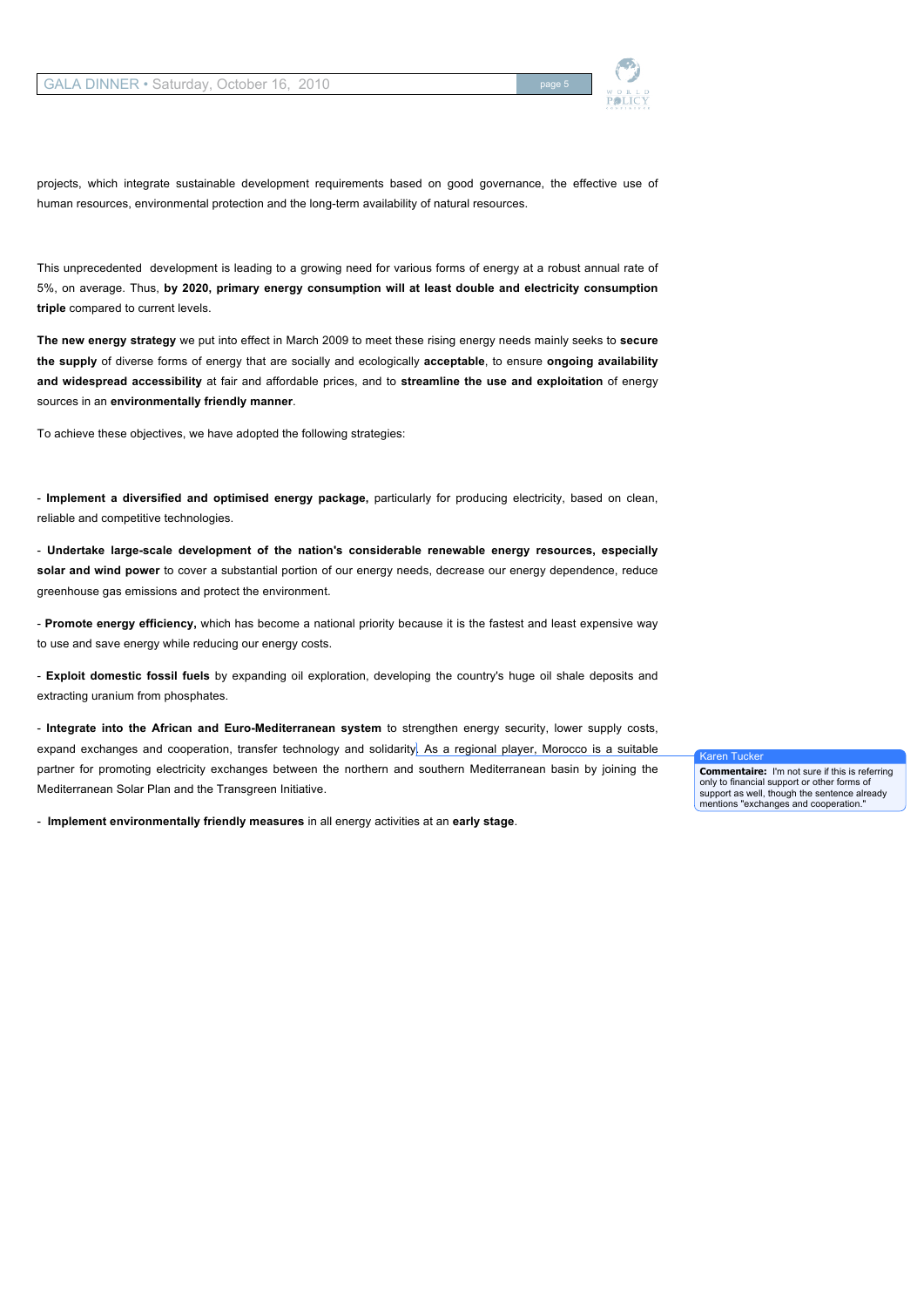

This strategy, while **ambitious**, is **realistic**: it is based on long-term, global energy trends and takes into account Morocco's actual potentials.

Like energy, water is a key factor in our country's sustainable development. It is a very scarce resource, requiring us to take proactive efforts to make up for our shortage of water and the overuse of our aquifers.

These efforts play an integral role in an **innovative and integrated** strategy that Morocco has developed in accordance with the Royal Objectives, which are based on the following principles:

- **Proactive management of demand,** especially for irrigation
- Increased **access to drinking water and sanitation**
- Expanded wastewater **treatment** and **reuse** in our cities
- **Protection and recharge of our groundwater resources**
- **Innovative methods for securing water supplies,** particularly through seawater desalination and interbasin transfers

Due to our arid climate and scarce conventional water resources, we must gradually resort to desalinating seawater to provide drinking water to our coastal cities.

The Kingdom's energy and water strategies are perfectly consistent with a sustainable development approach, which has become a national priority.

Our environmental protection and sustainable development project is particularly well illustrated by our current planning of a national development strategy and its framework law, in line with the instructions of His Majesty King Mohammed VI, may God be with him, to strengthen our governance and boost our environmental efforts.

**Your Excellencies, Ladies and Gentlemen**

**Sustainable development is not limited to rational resource management and environmental preservation, which are certainly essential pillars.** It is, instead, a comprehensive and integrated concept with many human, social, economic, technological and environmental dimensions that views the individual as the actor and raison d'être for all development. Sustainability is a melting pot of the nation's diverse civilisations, cultures and regions. built a In